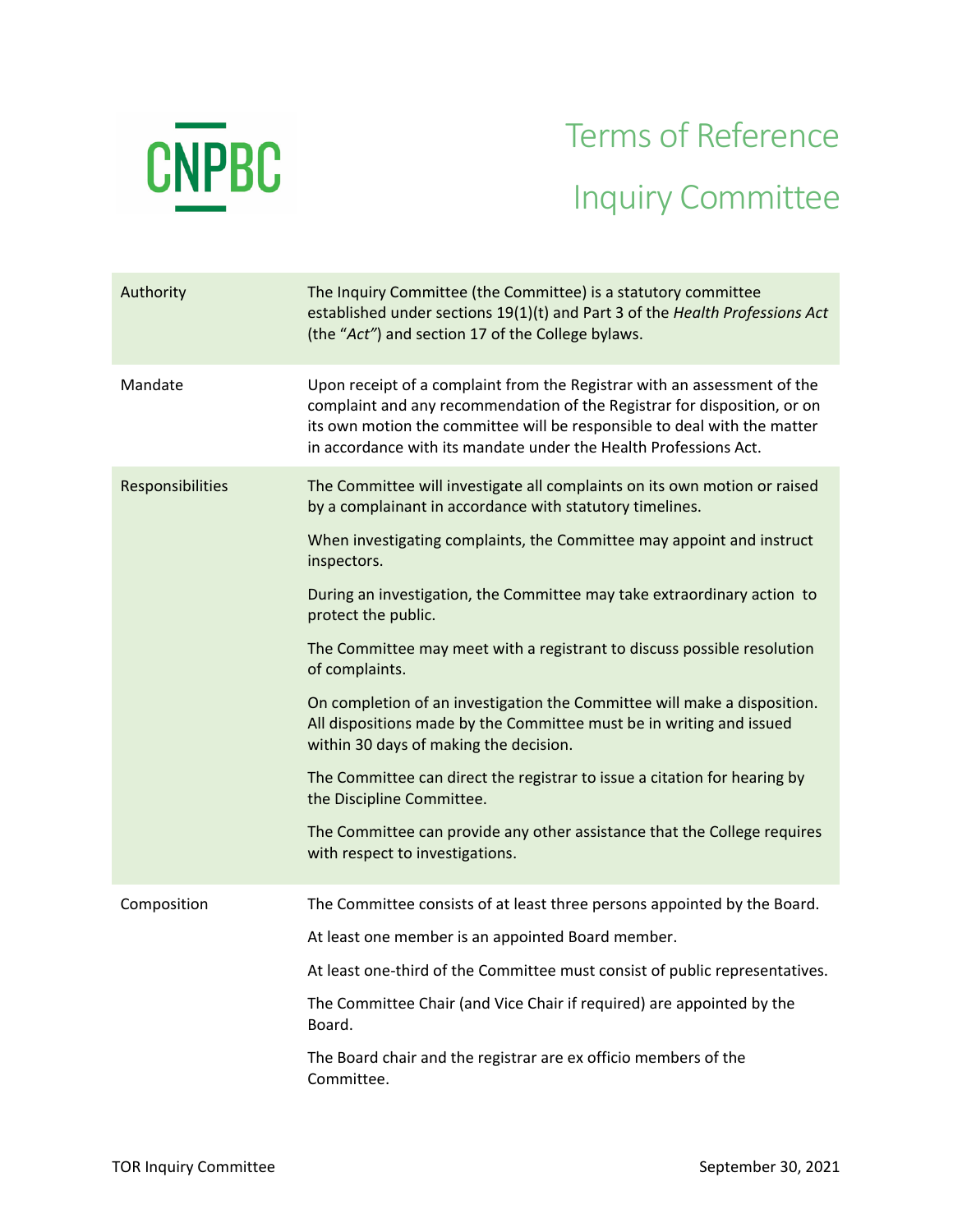|                     | No person shall be a member of the Committee while being a member of<br>the Discipline Committee.                                                                                                                                                                                                                                                     |
|---------------------|-------------------------------------------------------------------------------------------------------------------------------------------------------------------------------------------------------------------------------------------------------------------------------------------------------------------------------------------------------|
| Competencies        | One or more Committee members will have the following specific<br>competencies or experience:                                                                                                                                                                                                                                                         |
|                     | Adjudication and Hearing: Knowledge and experience of participating in<br>and/or chairing hearings within a legislative framework, and an<br>understanding of administrative law principles and procedural fairness.                                                                                                                                  |
|                     | Committee/Panel Leadership: Experience in facilitating committee or panel<br>meetings, developing a positive culture, conflict resolution, and fostering<br>effective decision making.                                                                                                                                                                |
|                     | Governance Expertise: Understand how governance works, how<br>committees should function, and be able to think critically about<br>committee structures and practices.                                                                                                                                                                                |
| Term of Appointment | Appointments for all Committee members, including the Committee chair,<br>are for three years. Terms will be staggered to avoid complete change over<br>of committee members in any given year. Appointees are eligible for<br>reappointment by the Board, to a maximum of three consecutive terms.                                                   |
|                     | A registrant appointed to the Committee ceases to be a member if they are<br>no longer a registrant in good standing or if they become a College<br>employee.                                                                                                                                                                                         |
|                     | Any Committee member may resign from the Committee, upon written<br>notification to the registrar. Committee members who are absent for more<br>than three committee meetings per year may, upon review of the Board, be<br>immediately removed. The chair has the discretion to approve, in advance,<br>an extended absence of any Committee member. |
|                     | A Committee member may be removed from the Committee by majority<br>vote of the Board under section 23(1) of the bylaws.                                                                                                                                                                                                                              |
| Quorum              | A majority of the Committee constitutes a quorum.                                                                                                                                                                                                                                                                                                     |
| Panels              | The Committee may meet in panels of three persons of which one is a<br>public member.                                                                                                                                                                                                                                                                 |
|                     | The chair of the Committee appoints the members of a panel and<br>designates a chair of the panel.                                                                                                                                                                                                                                                    |
|                     | The panel may exercise any power, duty or function of the Committee.                                                                                                                                                                                                                                                                                  |